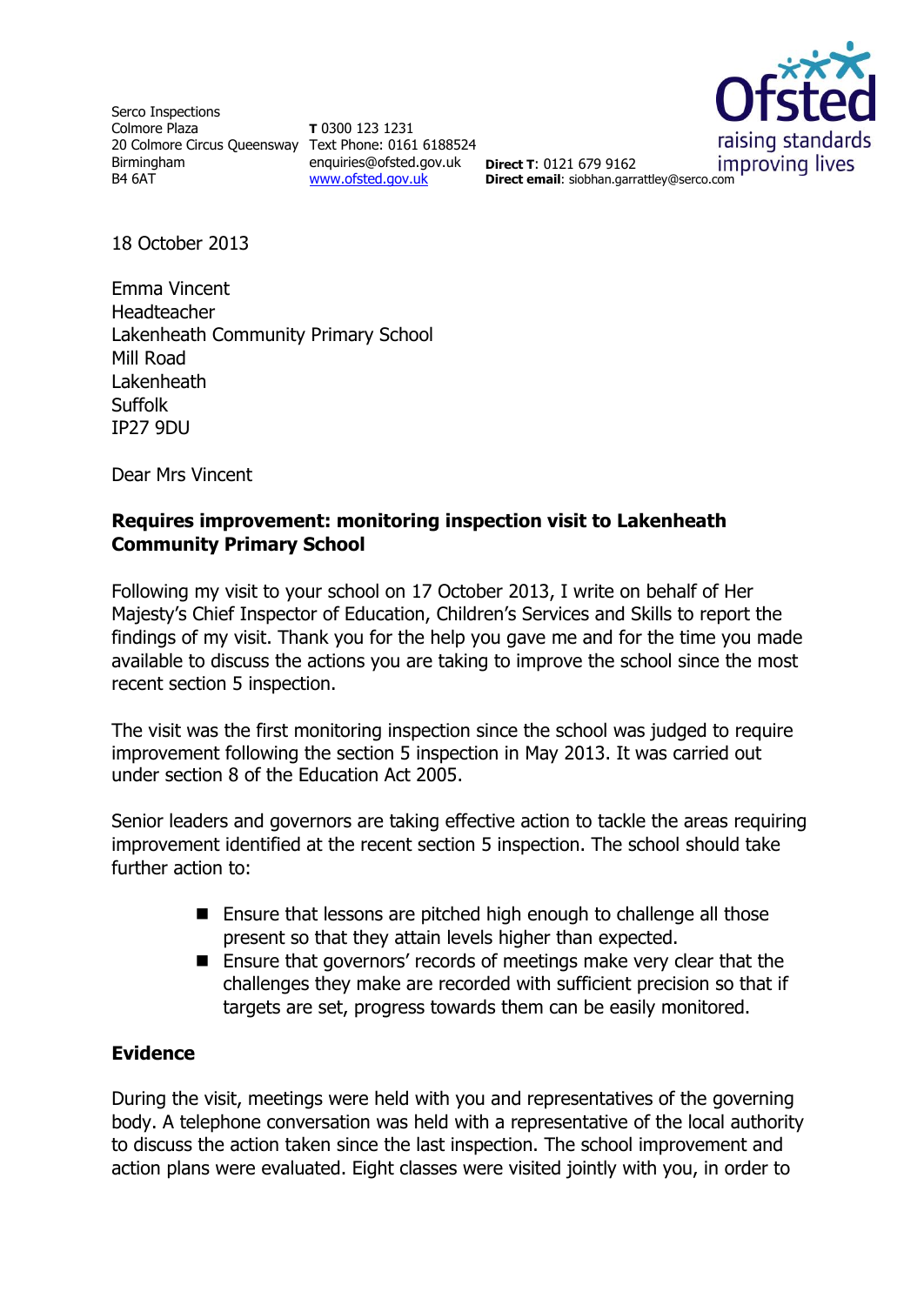

evaluate the effectiveness of learning. Particular attention was paid to the accuracy of the schools' monitoring of pupils' progress.

## **Main findings**

Since the last inspection, provisional results for Key Stage 1 assessments for 2013 have been published. These show a marked improvement in the standards reached by pupils in all subjects. In previous years these standards have been close to national average. However in 2013, on average, pupils were around one half term ahead of this. This represents good progress given their starting points.

The Year 6 class of 2012-13 made progress that was close to national average. However the school's own assessment data, which is accurate, gives a more positive picture for the current Years 3,4,5 and 6 in which pupils progress faster than expected. Gaps between the performance of boys and girls are minimal. Those with special educational needs make slower progress than their peers but the gap is narrowing. Those pupils for whom the school receives funding through the pupil premium make better progress than other pupils.

In class, we observed lessons that are planned in detail, and in which pupils work mostly at levels expected for their age but rarely beyond them. This means that some pupils are not stretched to their full potential. Having said this however, current assessments indicate that the proportion of pupils reaching the higher levels is increasing. Marking of written work has improved since the last inspection. Comments are helpful with clear indications of how pupils can improve. Class time is devoted for pupils to reflect and comment on teachers' comments. We saw no disruption or poor behaviour. When given the opportunity to do so, pupils work well independently or with a partner.

Teachers and leaders regularly observe each other's teaching, and this has led to much sharing of each other's practice. In addition, teachers have observed other schools at work through partnership arrangements. The school's procedures for lesson observations are detailed and well-designed. Sometimes however they do not spot when pupils are not being challenged at a high enough level.

Your management of performance has improved since the last inspection. Job descriptions for middle leaders have now been clarified and staff made more accountable for the success of their pupils. Accurate assessment data is used well to set challenging targets for both individual pupils and groups. The school's action plans, produced following the last inspection, are detailed and accurate. You have a good understanding of the strengths and weaknesses of the school. Targets for improvement are clear and challenging. Gaps in attainment and progress are clearly identified and steps to tackle them are clear.

Governors bring many strengths to the school. They visit regularly visit and give staff good support. They do challenge performance, often asking perceptive question in